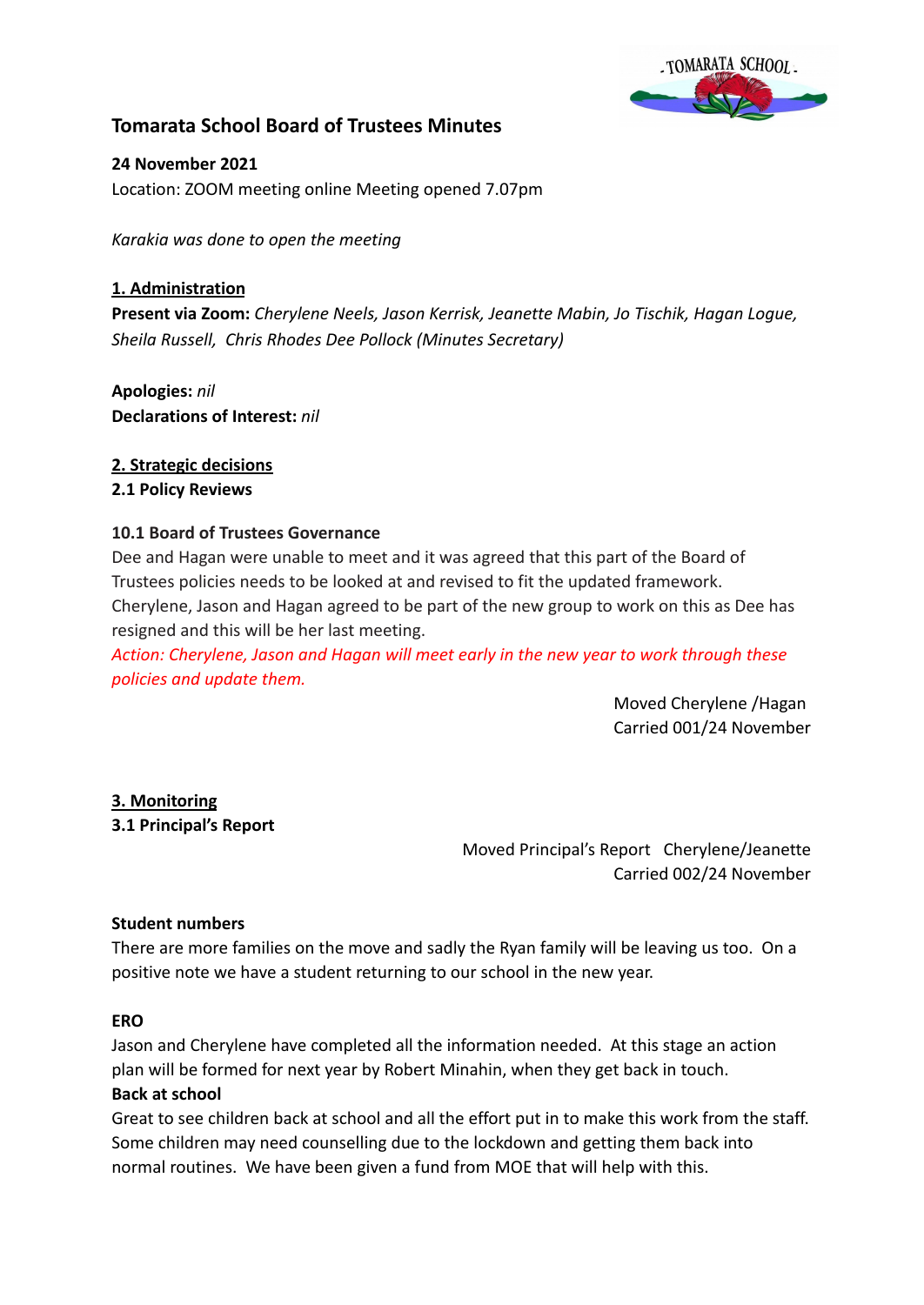Physical activities, swimming, gardening, Nature classroom and Hunger ball have made a huge difference with the students. Hunger ball is free of charge- thanks to Chris organising this.

#### **Show Day**

There were many positive responses to Show Day and it featured several mentions on our local More FM radio station.

## **Back to School**

The MOE will not be changing the structure that has been put in place through to the end of the year. A small number of parents are not sending their children back this year but hopefully school will be back to normal with their attendance next year. Rapid Resurgent funding will help with the Year 8 art mural, Bricks programme (for peer relationships resource), Maker Space - getting equipment. We have to report to the Ministry what we have used the funding - prime objective is the engagement of students.

## **Phone System**

This is up and running and working well.

## **Staffing**

Teacher Aides have all been spoken to and have agreed with the new hours for 2022. Dee will be leaving us as this is her last meeting. She is happy to help train Heather Thomas to take over the secretary role and also provide website training.

#### **Promoting the School**

The BOT needs to assist the Principal and DP with coming up with a really good plan to promote the school to help grow our numbers. Things suggested: an open day, media updates on Facebook, family picnics, beach day, whānau pizza nights, and movie nights could be some good avenues to look at. We need to work as a team. All very positive.

#### **Schools to deliver**

Assessing whether we will continue? Strong possibility we will pull out as this will cost a further \$16K. Can we defer or take a year's leave? Cherylene is meeting with Mary Monday to look at what can be done. Luckily we still have got Brent to help us.

## **3.2 Finance**

## **Accounts**

October accounts have been received and the auditors have been informed that we have agreed to pay the fee increase next year.

## **3.3 Budget - Draft**

OPs grant funding is for 120 students. The MOE will take back the funding in the next grant drop should we not reach 120 students on July 1st. Funding for 85 students is \$166K, which is \$77 less. The safest thing to do is to budget for 85 students. So today Vicki,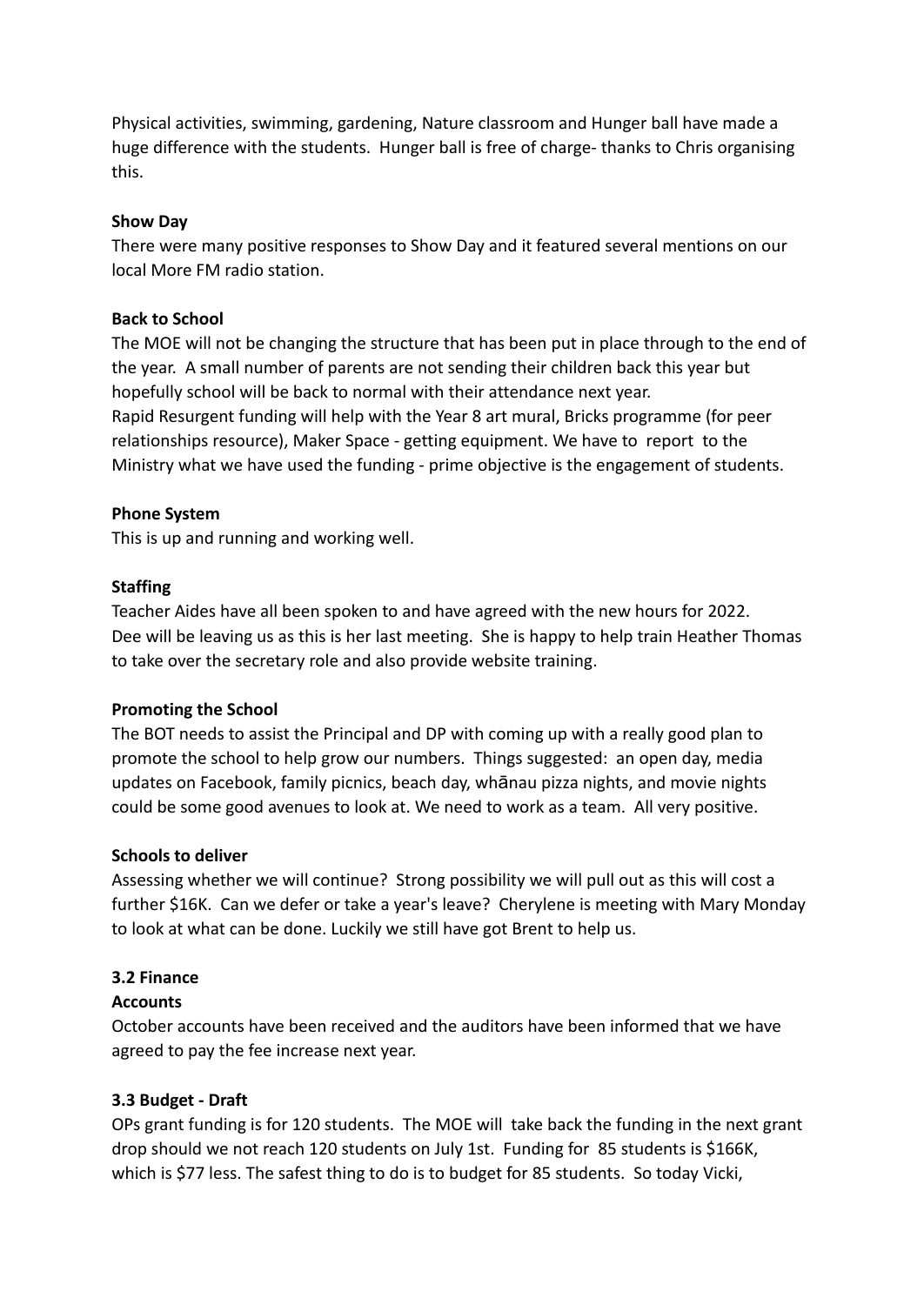Lynnette and Cherylene worked through two budgets, one higher, and the other is the best case scenario. Time was spent chopping spending areas to get the deficit smaller. The highest scenario was -\$79K and the lowest one was -\$39K. The cuts need to be ruthless as we can't rely on roll growth. We can only draw from kids around the Wellsford and Mangawhai area which can be minimal.

#### **Ideas on augmenting the budget**

House Captains - fundraising entrepreneurial ideas; Fireworks Event; RTLB - teacher aide hours, Lego therapy; Helping Hands can raise \$4K (from lunches, disco's) to contribute. Slashing printing/stationery, photocopying, hospitality, subscriptions, and medical supplies. Keeping Language and Literacy the same as this is a key area of focus next year. The Principal appraisal can carry on with Aaron doing this in 2022 to cut costs. The PD is to be kept very low. Cyclical maintenance can also be pushed out for next year and general improvements such as tree maintenance can also be pushed out. The DP can also pick up some relieving to save in this area. We do not lose the allocation for staffing. Can't afford Chemwash, just need to have a working bee to help with things like this but a quote will be needed to clean the gutters. There is also a Fun Run planned and a raffle which will help.

#### **Revised Budget**

Version 3 to be sent out to the board as soon as possible and Lynnette is looking at any Grants we can apply for to also help with reducing the deficit. *Action: Cherylene to send revised budget to all the BOT.*

#### **4. Strategic discussions**

#### **4.1 In Committee**

#### **In-committee:Public Excluded**

I move that the public be excluded from— the following parts of the proceedings of this meeting, namely, agenda item **Details**

\*This resolution is made in reliance on section [48\(1\)\(a\)](http://www.legislation.govt.nz/act/public/1987/0174/latest/link.aspx?id=DLM123095#DLM123095) of the Local Government Official Information and Meetings Act 1987 and the particular interest or interests protected by [section](http://www.legislation.govt.nz/act/public/1987/0174/latest/link.aspx?id=DLM122287#DLM122287) 6 or section 7 of that Act or [section](http://www.legislation.govt.nz/act/public/1987/0174/latest/link.aspx?id=DLM65366#DLM65366) 6 or [section](http://www.legislation.govt.nz/act/public/1987/0174/latest/link.aspx?id=DLM65368#DLM65368) 7 or [section](http://www.legislation.govt.nz/act/public/1987/0174/latest/link.aspx?id=DLM65371#DLM65371) 9 of the Official Information Act 1982, as the case may require, which would be prejudiced by the holding of the whole or the relevant part of the proceedings of the meeting in public are as follows: **The briefing includes sensitive information in relation to employment and therefore the grounds are to protect the personal privacy of natural persons. The briefing also includes information of a sensitive financial nature**

> Moved Sheila/Jason Carried 005/24 November

The meeting moved into in committee at 8.25pm and Dee left the meeting at 8.38pm.